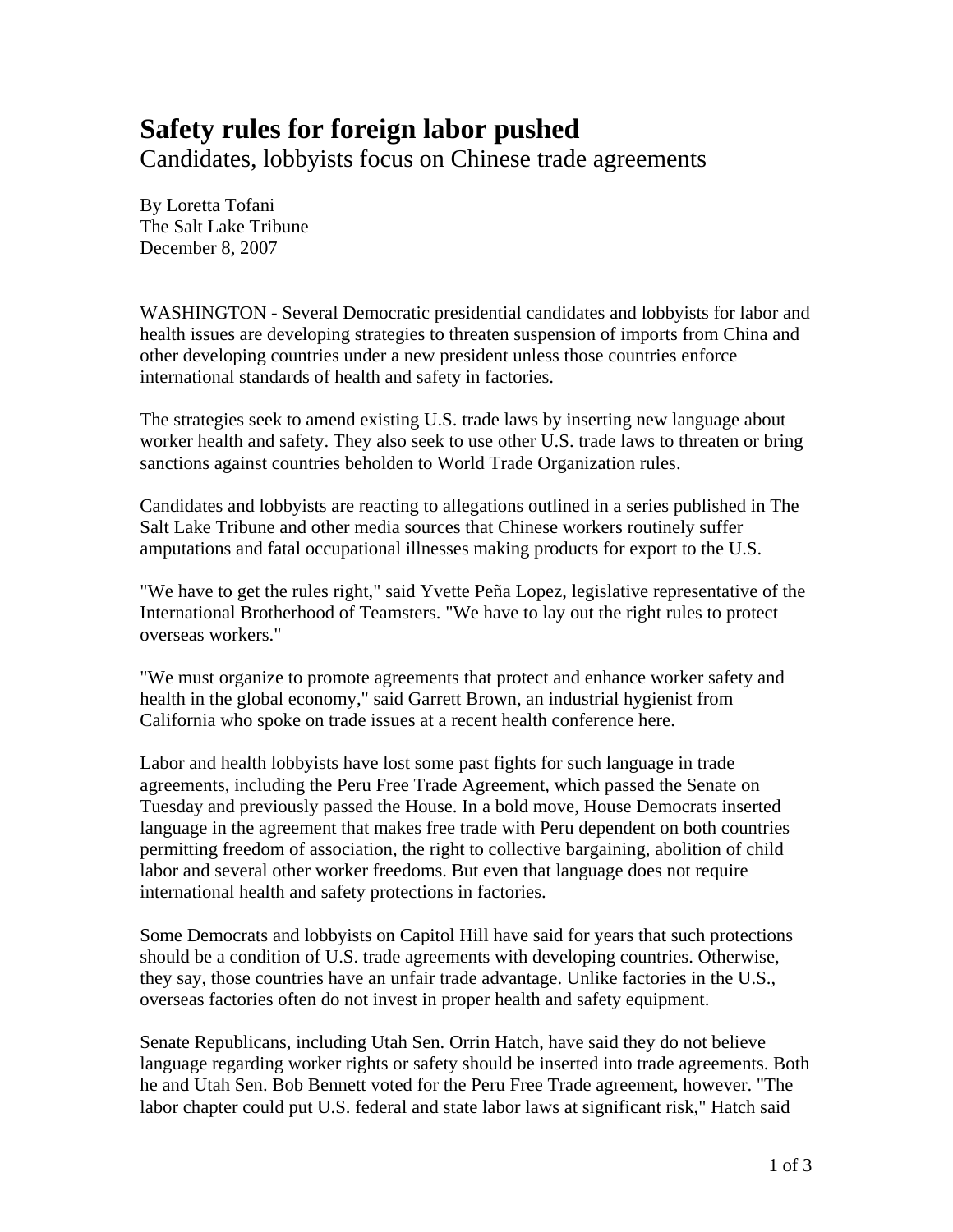on the Senate floor, because Utah and some other states have right-to-work laws that other countries have interpreted as improper restraints on workers to bargain collectively or strike.

In a statement, Bennett said he's willing to have labor conditions be part of the discussion in free trade agreements, but he doesn't want them to become an excuse for not making an agreement.

"I, too, have been through factories in China and I know that no American would ever want to work in those conditions. I also know that conditions for a peasant on a farm or the unemployed in China are far worse than those in most factories," he said. "Many of the Chinese workers wouldn't feel that the Americans were doing them any kind of favors by demanding working conditions that have the net effect of preventing them from getting a job."

Nevertheless, labor and health lobbyists and some Democrats have been organizing to get bigger concessions in future trade agreements.

"We need to change the model for trade agreements," said Andy Gussert, director of the Citizens' Trade Campaign, noting that the campaign has opposed the Peru Free Trade Agreement partly because of past problems in enforcing such agreements. The Citizens' Trade Campaign says it fights for "international trade policy that is not tilted in favor of interests of multinational corporations."

One approach to address overseas factory conditions in both past and future trade agreements, suggested by the AFL-CIO, is to amend the Tariff Act of 1930 to ban imports made in factories - from China and elsewhere - that do not conform to International Labor Organization conventions on worker health and safety. Under the Tariff Act, the U.S. already bans imports from other countries that are made by prisoners or children.

New trade agreements with developing countries also could allow the U.S. to wield a stick, by making countries lose their right to tariff exemptions if investigations show that the countries' factory health and safety standards are below international standards. A model for such agreements, labor lobbyists said, is the Generalized System of Preferences program of 1984. Under that program, the U.S. has the right to suspend a country from receiving low or no tariffs for its products if it ignores life-threatening health and safety hazards in the workplace. The GSP program covers U.S. trade agreements with 140 countries and territories, and the U.S. has suspended 13 countries - including Chile and Belarus - from beneficiary status because of systematic violations of workers' rights.

Trade with China comes under the rules of the World Trade Organization, which does not consider international labor standards as a condition of trade. "We have not been able to get the 'L' word into the WTO," said Thea M. Lee, policy director of the AFL-CIO, referring to concerns for labor health and safety and free trade unions. China does not allow free trade unions.